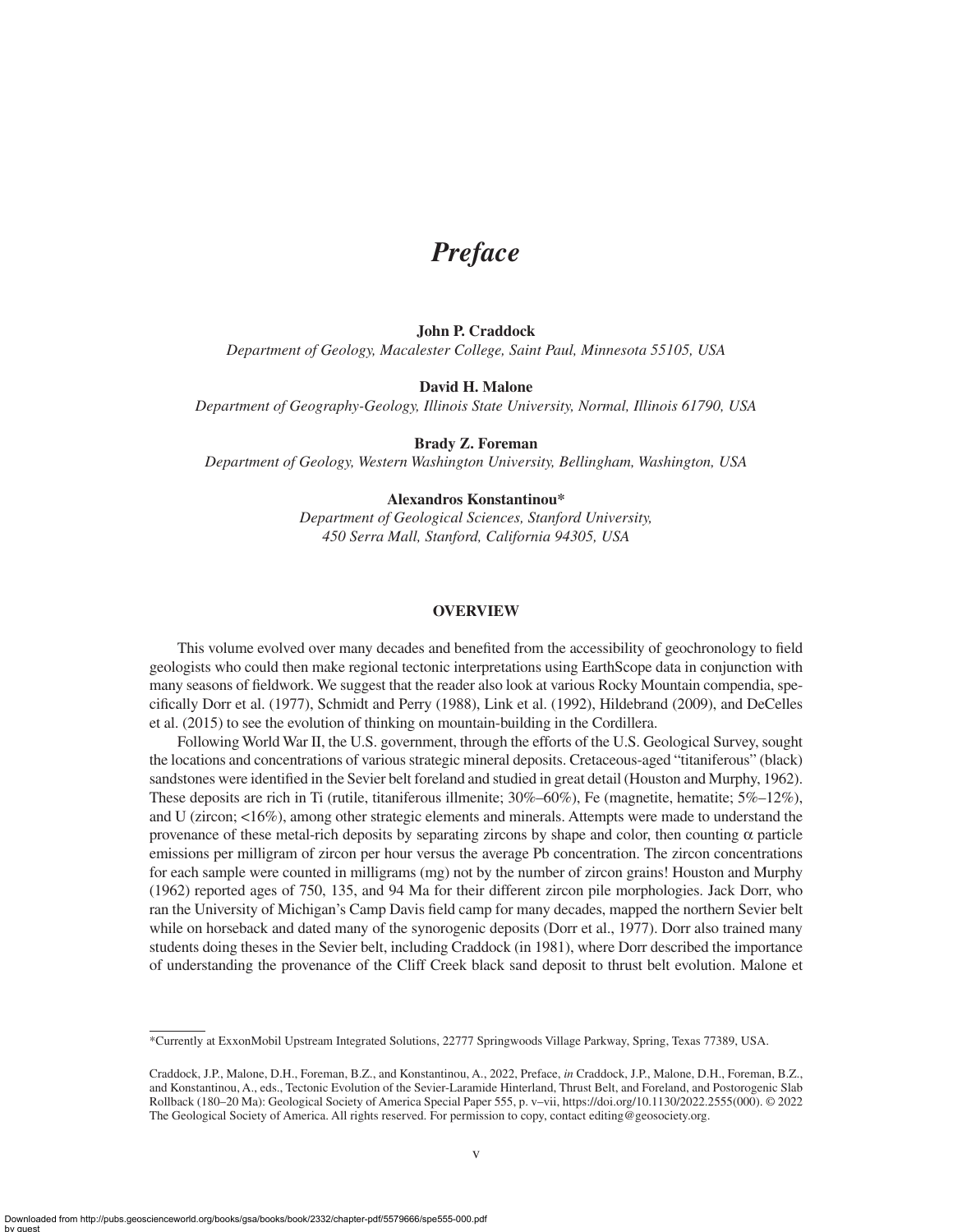## vi *Preface*

al. (Chapter 4) first analyzed the composition of garnets in the Jurassic Stump Formation at Cliff Creek in the Prospect thrust sheet and found these garnets were not sourced from the proximal Wind River or Teton Ranges, but somewhere to the west. Eventually, LA-ICPMS (laser-ablation inductively coupled plasma– mass spectrometry) dating of zircons became available, so our "mountain" of Cliff Creek Preuss Formation zircons (Malone et al., Chapter 4, Fig. 5d; this is 3.409 g of zircon from a 2 kg hand sample!) produced a depositional age and westerly, Sierra Nevadan provenance (Malone et al., Chapter 4, Fig. 6A), which supports the Eocene fission track uplift story for the Teton Range of Brown et al. (2017).

This volume also has a focus on the evolution of the crust of the hinterland of the orogen during the orogenic cycle. About a third of the chapers describe the evolution of the crust and basins at metamorphic core complexes. First described in the North American Cordillera, these structures were re-interpreted as extensional structures by the seminal work of Richard Lee Armstrong in his 1972 paper, and have inspired geologists to tackle many aspects of their evolution for the past five decades. This volume includes 14,902 U-Pb ages (mostly LA-ICPMS, with a few ID-TIMS and SHRIMP results), mostly from zircon but a few monazite, xenotime and calcite ages, 339 Lt-Hf ages, as well as a few Ar-Ar ages.

We have organized the volume from oldest to youngest and hinterland (west) to foreland (east), then back to the southwest as the orogen extended. The Sevier orogen started in the Jurassic period (170 Ma; Craddock Affinati et al., Chapter 1), involved intrusion and easterly transport of Cretaceous plutons (Gottlieb et al., Chapter 2) and metamorphism (Hoiland et al., Chapter 7) as the thin-skinned belt evolved, and Sevier synorogenic sediment from the Paris sheet buried the foreland from the early Cretaceous to the Oligocene (Malone et al., 2017a). The Sevier belt was ~700 km wide and was shortened ~50% by eastward thin-skinned thrust translation and by displacement along a lower, west-dipping detachment at 30 km. The Sevier thinskinned belt records a complex strain history of oblique convergence (Craddock and Malone, Chapter 5). while the timing of thrust motions includes frontal backthrusts and out-of-sequence fault motions (Malone et al., Chapter 4). Laramide crystalline uplifts were along small-offset, oblique faults listric to a detachment at 30 km (Craddock et al., Chapter 6), and the highlands and adjacent basins were buried in synorogenic debris sourced from the west starting in the Jurassic period, and as far west as the Coast Mountain batholith in British Columbia and flowing east to the Mississippi River drainage (Foreman et al., Chapter 3; Welch et al., Chapter 9; Pecha et al., Chapter 10; Sharman et al., Chapter 11). Archean-cored Laramide structures, including lithospheric buckling in the Bighorn Range (Tikoff et al., Chapter 8), were uplifted once and stripped of their post-Archean cover, then uplifted again and Eocene–Oligocene sediment was deposited atop these highlands; this implies that the basins adjacent to Laramide uplifts were filled by sediment sourced from the massive Paris thrust sheet (Malone et al., 2017a) and the topography of the Laramide province is very young. Slab rollback started in the northeast ca. 55 Ma and included the catastrophic volcanically induced Heart Mountain (Malone et al., Chapter 12; 49.19 Ma) and Markagunt slides (Hacker et al., 2014; 22 Ma). The orogenic cycle comes to a close with the actively evolving continental extensional Basin and Range Province. This broad continental rift has zones of relatively minor extension (10%–15%) and areas where highmagnitude extension exhumed the middle-lower crust to the surface as metamorphic core complexes. The links between deformation in the deep crust and basin formation are examined and evaluated in the context of the interactions between the removal of the Farallon oceanic slab and the regional magmatic activity in the Basin and Range and Snake River Plain province (Lund Snee and Miller, Chapter 13; Miller et al., Chapter 14; and Konstantinou, Chapter 15).

## **DEDICATION AND HISTORY**

John (Jack) A. Dorr Jr. (University of Michigan) was instrumental in Craddock's education in the Sevier belt and the value of field mapping, understanding crosscutting relationships, and using mammalian fossils to constrain fault timing. Dave Wiltschko and Ben van der Pluijm (University of Michigan) were pioneers in understanding thrust belt mechanics. Craddock and Malone met on a three-week Lake Superior field course led by Cam Craddock (University of Wisconsin; 1990), and both benefited from Cam's Rocky Mountain field course across South Dakota, Wyoming, Idaho, and Montana. Dave's dissertation on the Heart Mountain slide, directed by Cam, led to an overlap with John Craddock on Wyoming structure problems (beginning in 2000, that led to more than a dozen papers on this topic; see Craddock et al., 2000, and Malone et al., 2017b). Dave was an undergraduate student at Illinois State University (ISU), taking the ISU field course in the Rockies with Skip Nelson in 1988 and later teaching the ISU camp from 1992–present. Brady Foreman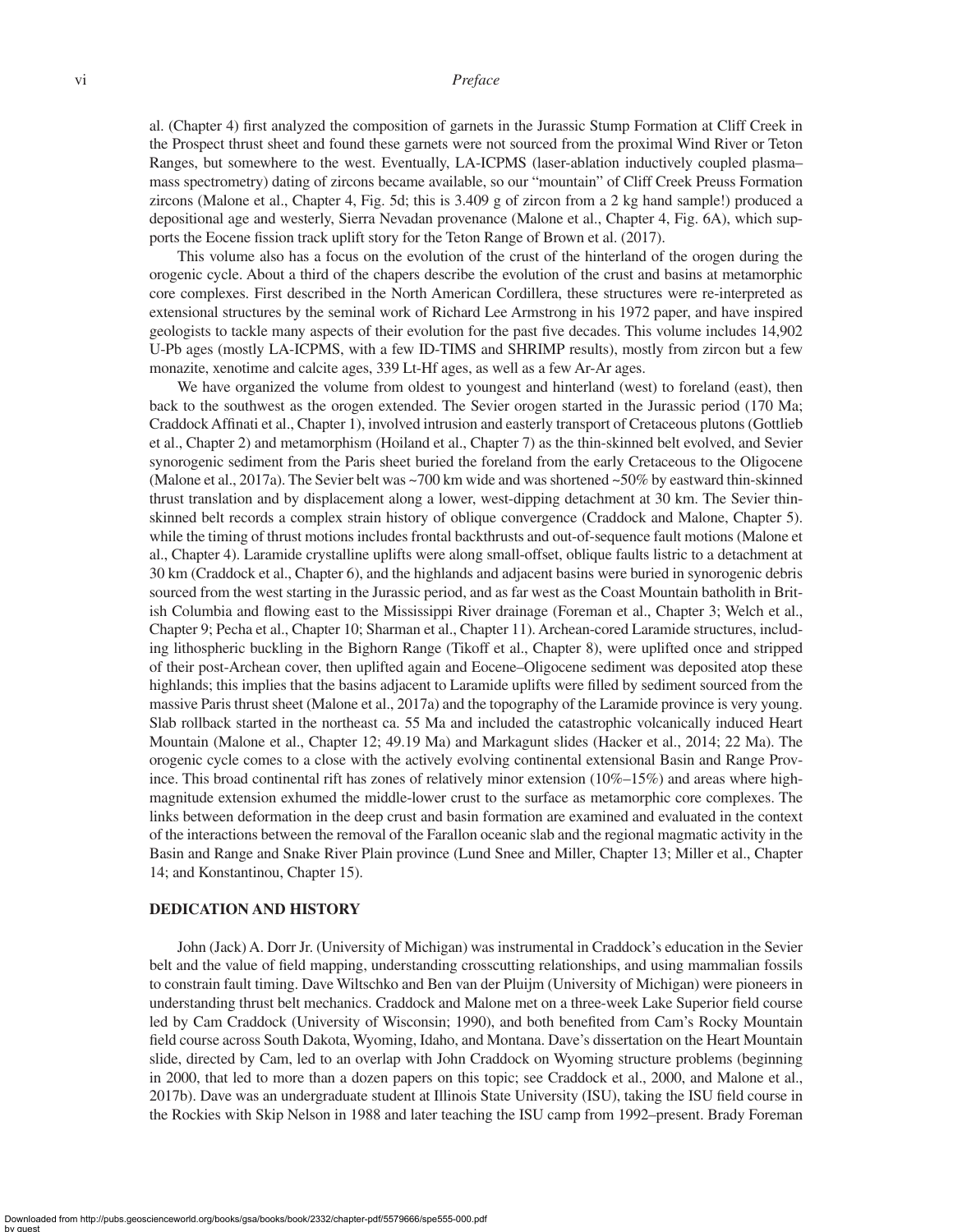## *Preface* vii

was educated at Macalester College with Craddock and began working in the Bighorn Basin under Philip Gingerich (University of Michigan) and later with Paul Heller (University of Wyoming) on Cretaceous and early Paleogene strata. Alex Konstantinou came to Macalester from Cyprus, then was educated at Stanford University with Elizabeth Miller, where he overlapped with the rest of the "Elizabeth Miller band" that contributed to this volume (Gottlieb et al., Chapter 2; Hoiland et al., Chapter 7; Sharman et al., Chapter 11; Lund Snee and Miller, Chapter 13; Miller et al., Chapter 14).

## **REFERENCES CITED**

- Armstrong, R.L., 1972, Low-angle (denudation) faults, hinterland of the Sevier orogenic belt, eastern Nevada and western Utah: Geological Society of America Bulletin, v. 83, no. 6, p. 1729–1754, [https://doi.org/10.1130/0016-7606\(1972\)83\[1729](https://doi.org/10.1130/0016-7606(1972)83%5b1729:LDFHOT%5d2.0.CO;2) [:LDFHOT\]2.0.CO;2](https://doi.org/10.1130/0016-7606(1972)83%5b1729:LDFHOT%5d2.0.CO;2).
- Brown, S.J., Thigpen, J.R., Spotila, J.A., Krugh, W.C., Tranel, L.M., and Orme, D.A., 2017, Onset timing and slip history of the Teton fault, Wyoming: A multidisciplinary re-evaluation: Tectonics, v. 36, p. 2669–2692, [https://doi.org/10.1002/2016TC004462.](https://doi.org/10.1002/2016TC004462)
- Craddock, J.P., Neilsen, K.J., and Malone, D.H., 2000, Calcite twinning strain constraints on the Hearth Mountain detachment emplacement rates and kinematics: Journal of Structural Geology, v. 22, p. 983-991, [https://doi.org/10.1016/S0191](https://doi.org/10.1016/S0191-8141(00)00017-1) [-8141\(00\)00017-1.](https://doi.org/10.1016/S0191-8141(00)00017-1)
- DeCelles, P.G., Ducea, M.N., Carrapa, B., and Kapp, P.A., 2015, Geodynamics of a Cordilleran Orogenic System: The Central Andes of Argentina and Northern Chile: Geological Society of America Memoir 212, 490 p., <https://doi.org/10.1130/MEM212>.
- Dorr, J.A., Spearing, D.R., and Steidtmann, J.R., 1977, Deformation and Deposition between a Foreland Uplift and an Impinging Thrust Belt: Hoback Basin, Wyoming: Geological Society of America Special Paper 177, 82 p., [https://doi.org/10.1130](https://doi.org/10.1130/SPE177-p1) [/SPE177](https://doi.org/10.1130/SPE177-p1).
- [Hacker,](https://pubs.geoscienceworld.org/geology/search-results?f_Authors=David+B.+Hacker) D.B.[, Biek](https://pubs.geoscienceworld.org/geology/search-results?f_Authors=Robert+F.+Biek), R.F., and [Rowley,](https://pubs.geoscienceworld.org/geology/search-results?f_Authors=Peter+D.+Rowley) P.D., 2014, [Catastrophic emplacement of the gigantic Markagunt gravity slide, southwest Utah](https://pubs.geoscienceworld.org/gsa/geology/article/42/11/943/131423/Catastrophic-emplacement-of-the-gigantic-Markagunt?searchresult=1) [\(USA\): Implications for hazards associated with sector collapse of volcanic fields:](https://pubs.geoscienceworld.org/gsa/geology/article/42/11/943/131423/Catastrophic-emplacement-of-the-gigantic-Markagunt?searchresult=1) Geology, v. 42, no. 11, p. 943–946, [https://](https://doi.org/10.1130/G35896.1) [doi.org/10.1130/G35896.1.](https://doi.org/10.1130/G35896.1)
- Hildebrand, R.S., 2009, Did Westward Subduction Cause Cretaceous–Tertiary Orogeny in the North American Cordillera?: Geological Society of America Special Paper 457, 71 p., [https://doi.org/10.1130/SPE457.](https://doi.org/10.1130/SPE457)
- Houston, R.S., and Murphy, J.R., 1962, Titaniferous Black Sandstone Deposits of Wyoming: Geological Survey of Wyoming Bulletin 49, 120 p. plus plates.
- Link, P.K., Kuntz, M.A., and Platt, L.B., 1992, Regional Geology of Eastern Idaho and Western Wyoming: Geological Society of America Memoir 179, 312 p., [https://doi.org/10.1130/MEM179.](https://doi.org/10.1130/MEM179-pv)
- Malone, D.H., Craddock, J.P., Link, P.K., Foreman, B.Z., Scroggins, M.A., and Rappe, J., 2017a, Detrital zircon geochronology of quartzite clasts, northwest Wyoming: Implications for Cordilleran Neoproterozoic stratigraphy and depositional patterns: Precambrian Research, v. 289, p. 116–128, https://doi.org[/10.1016/j.precamres.2016.12.011.](https://doi.org/10.1016/j.precamres.2016.12.011)
- Malone, D.H., Craddock, J.P., Schmitz, M.D., Kenderes, S., Kraushaar, B., Murphy, C.J., Nielson, S., and Mitchell, T.M., 2017b, Volcanic initiation of the Eocene Heart Mountain slide, Wyoming, USA: The Journal of Geology, v. 125, no. 4, p. 439–457, <https://doi.org/10.1086/692328>.
- Schmidt, C.J., and Perry, W.J., 1988, Interaction of the Rocky Mountain Foreland and the Cordilleran Thrust Belt: Geological Society of America Memoir 171, 582 p., [https://doi.org/10.1130/MEM171.](https://doi.org/10.1130/MEM171-p171)